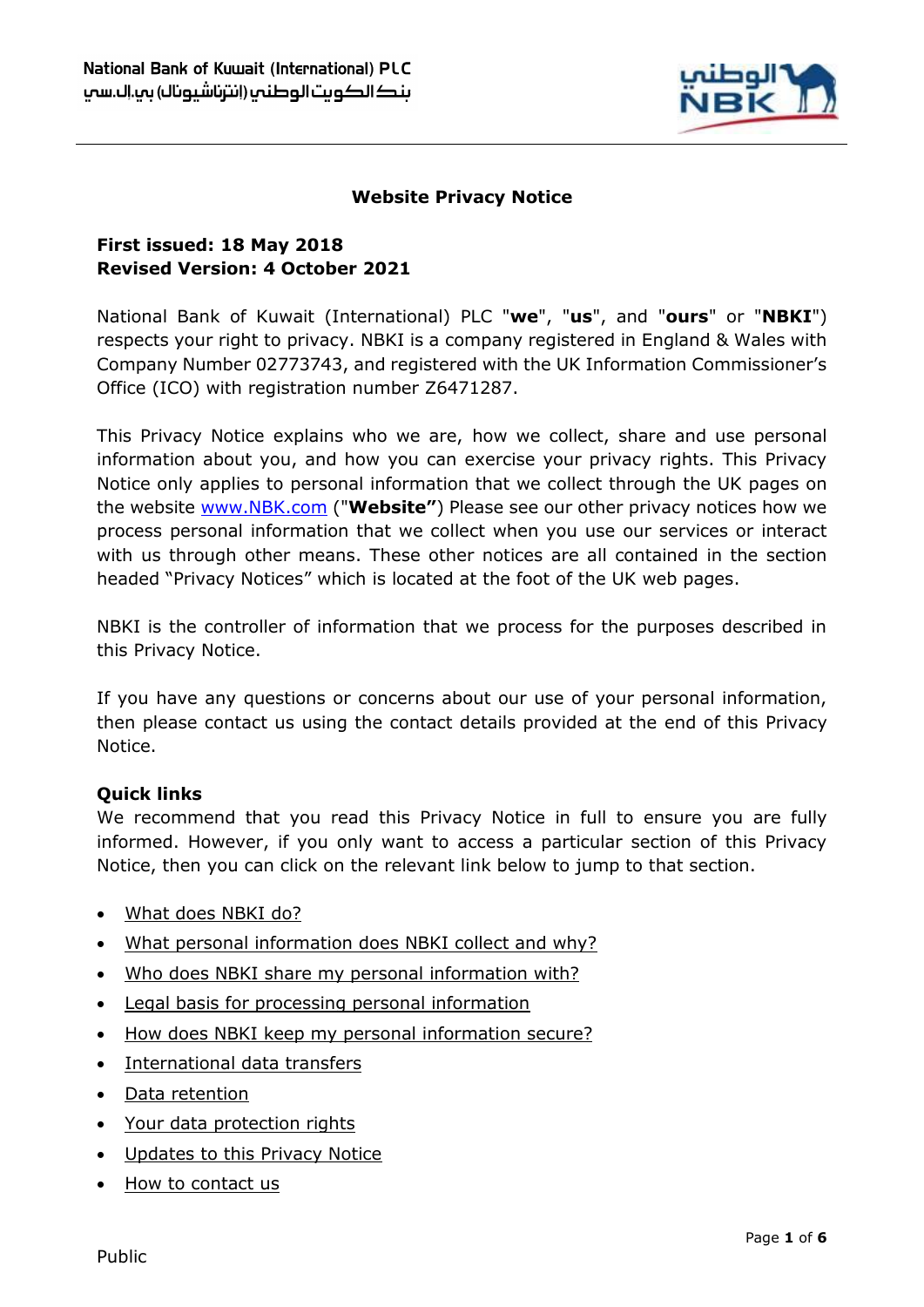

### <span id="page-1-0"></span>**What does NBKI do?**

NBKI is a bank incorporated in the UK which predominantly services clients of its Kuwaiti parent company when those clients want banking services in the UK or France. Corporate clients will generally have some nexus with the MENA region. NBKI is headquartered in the United Kingdom, but its parent, National Bank of Kuwait S.A.K.P., has branches, subsidiaries and representative offices in a number of countries, including most of the Gulf Cooperation Council (GCC) countries. Our banking services include current and deposit accounts, FX services, property finance, trade finance and letters of credit and guarantees for corporate customers.

For more information about NBKI, please see the "About" section on the Website.

#### <span id="page-1-1"></span>**What personal information does NBKI collect and why?**

The personal information that we may collect about you broadly falls into the following categories:

- *Information that you provide voluntarily*
	- Generally our Website is not designed to collect information from customers and other visitors. It is designed to communicate information about our services and for customers to obtain key information they need to know, for example about our charges, the deposit protection scheme, the terms and conditions of accounts etc. For this reason we will not in most circumstances be asking you to input information or to register with us. The exceptions to this are:
	- Where you wish to sign up as a new user using the new user registration form for online banking.
	- $\bullet$  .
	- If you contact us through any email addresses on our website and provide us with any personal information we will process that information.
- *Information that we collect automatically*

When you visit our Website, we may collect certain information automatically from your device. In some countries, including the United Kingdom and countries in the European Economic Area, this information may be considered personal information under applicable data protection laws.

Specifically, the information we collect automatically may include information like your IP address, device type, unique device identification numbers, browser-type, broad geographic location (e.g. country or city-level location)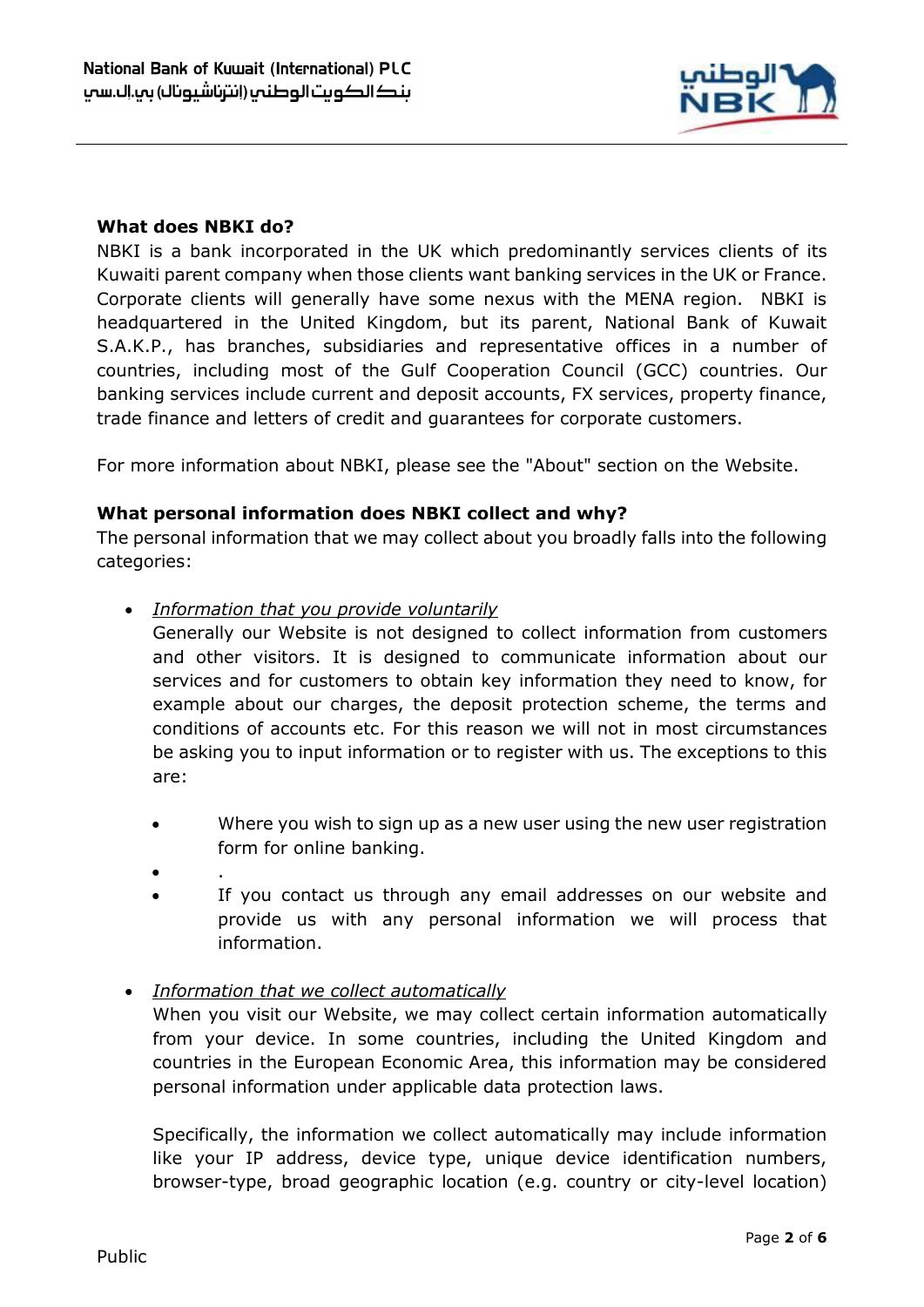

and other technical information. We may also collect information about how your device has interacted with our Website, including the pages accessed and links clicked.

Collecting this information enables us to better understand the visitors who come to our Website, where they come from, and what content on our Website is of interest to them. We use this information for our internal analytics purposes and to improve the quality and relevance of our Website to our visitors.

Some of this information may be collected using cookies and similar tracking technology, as explained further in our Cookies Notice, which is also on this Website in the section headed "Privacy Notices".

 *Information that we obtain from third party sources* We do not receive information about you from third parties via our Website.

# <span id="page-2-0"></span>**Who does NBKI share my personal information with?**

We may disclose your personal information to the following categories of recipients:

- to our **group companies, third party services providers and partners** who provide data processing services to us (for example, to support the delivery of, provide functionality on, or help to enhance the security of our Website), or who otherwise process personal information for purposes that are described in this Privacy Notice or notified to you when we collect your personal information. A list of our current group companies is available here: [https://www.nbk.com/nbk-group/about-nbk-group/our-network.html.](https://www.nbk.com/nbk-group/about-nbk-group/our-network.html) A list of our current service providers and partners is shown in the Appendix on our Website
- to any **competent law enforcement body, regulatory, government agency, court or other third party** where we believe disclosure is necessary (i) as a matter of applicable law or regulation, (ii) to exercise, establish or defend our legal rights, or (iii) to protect your vital interests or those of any other person;
- to a **potential buyer** (and its agents and advisers) in connection with any proposed purchase, merger or acquisition of any part of our business, provided that we inform the buyer it must use your personal information only for the purposes disclosed in this Privacy Notice;
- to any **other person with your consent** to the disclosure.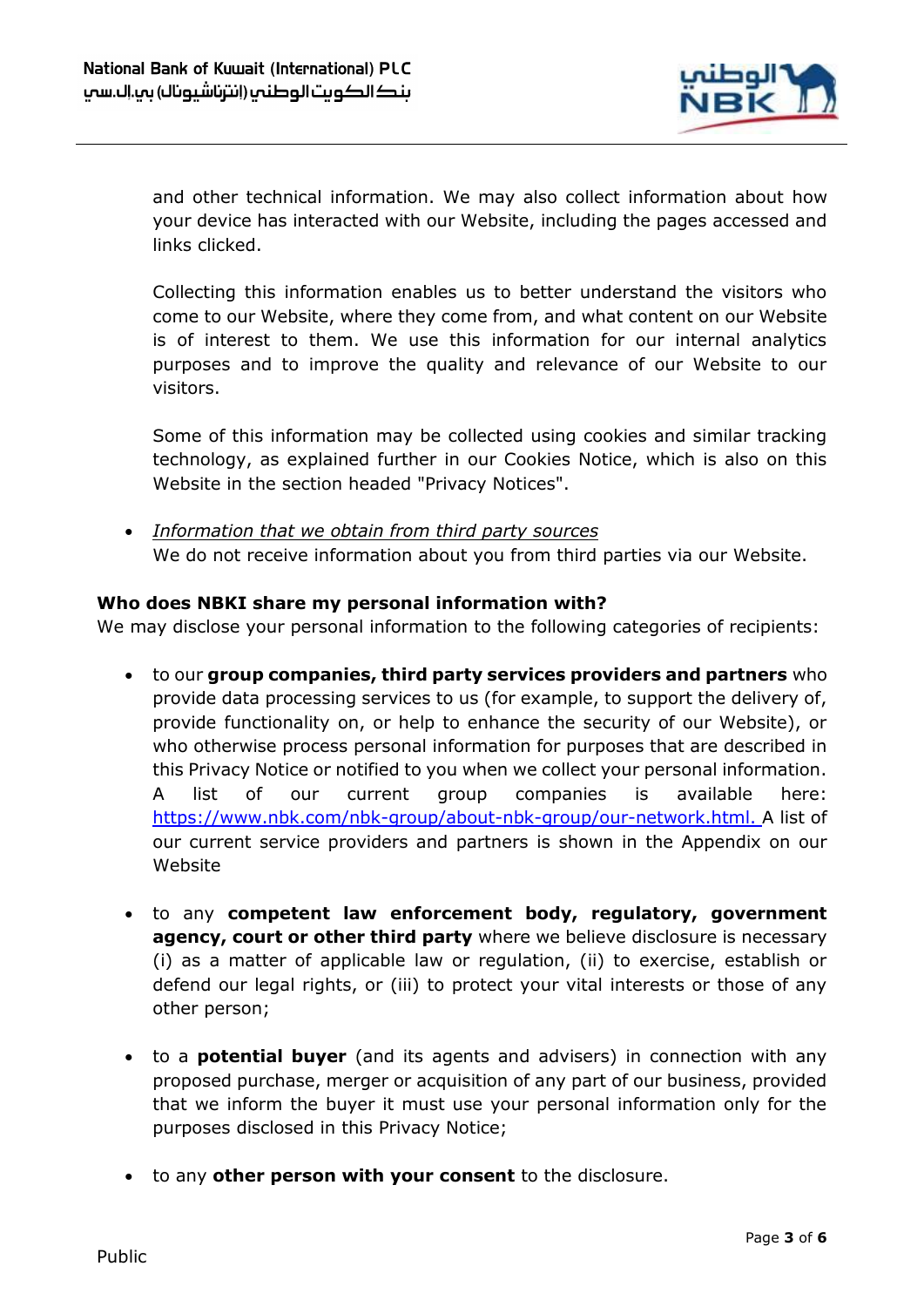

### <span id="page-3-0"></span>**Legal basis for processing personal information**

Our legal basis for collecting and using the personal information described above will depend on the personal information concerned and the specific context in which we collect it. .

Our Cookie Notice is also on this Website and describes what cookies we use and why. When you first access the UK section of the Website, you will be presented with a pop up banner directing you to the Cookie Notice.

If you have questions about or need further information concerning the legal basis on which we collect and use your personal information, please contact us using the contact details provided under the ["How to contact us"](#page-5-1).

#### <span id="page-3-1"></span>**How does NBKI keep my personal information secure?**

We use appropriate technical and organisational measures to protect the personal information that we collect and process about you. The measures we use are designed to provide a level of security appropriate to the risk of processing your personal information.

#### <span id="page-3-2"></span>**International data transfers**

Your personal information may be transferred to, and processed in, countries other than the country in which you are resident. These countries may have data protection laws that are different to the laws of your country (and, in some cases, may not be as protective).

Specifically, our servers are located in the UK, and our group companies and third party service providers and partners operate around the world. This means that when we collect your personal information we may process it in any of these countries.

However, we have taken appropriate safeguards to require that your personal information will remain protected in accordance with this Privacy Notice. These include implementing the Standard Contractual Clauses for transfers of personal information between our group companies, which require all group companies to protect personal information they process in accordance with UK data protection law.

We have implemented similar appropriate safeguards with our third party service providers.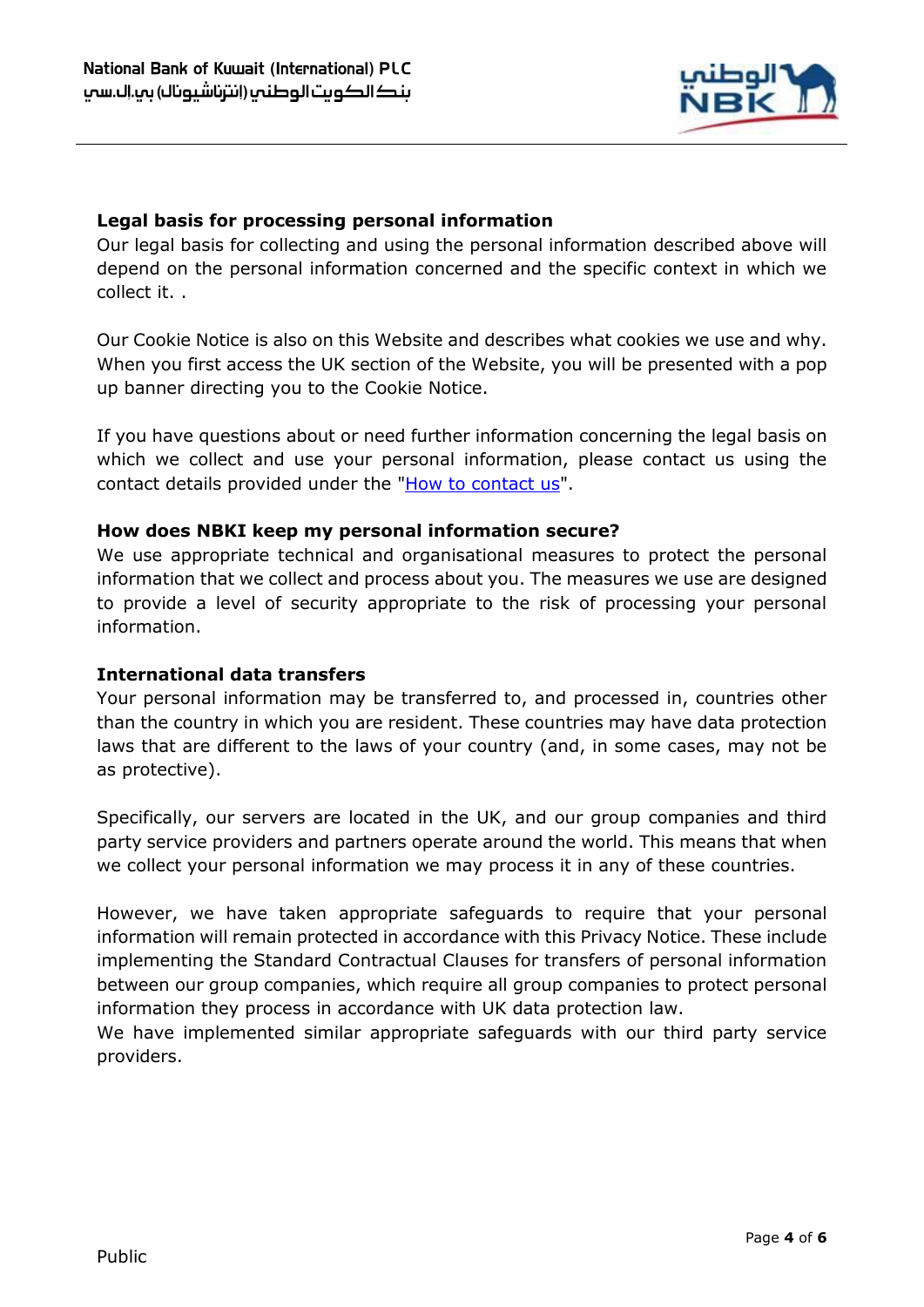

## <span id="page-4-0"></span>**Data retention**

We retain personal information we collect from you where we have an ongoing legitimate business need to do so (for example, to provide you with a service you have requested or to comply with applicable legal, tax or accounting requirements).

When we have no ongoing legitimate business need to process your personal information, we will either delete or anonymise it or, if this is not possible (for example, because your personal information has been stored in backup archives), then we will securely store your personal information and isolate it from any further processing until deletion is possible. The only exception to not processing backup archives may be where it becomes necessary to retrieve that archived information.

#### <span id="page-4-1"></span>**Your data protection rights**

You have the following data protection rights:

- If you wish to **access, correct, update or request deletion** of your personal information, you can do so at any time by contacting us using the contact details provided under the ["How to contact us"](#page-5-1).
- In addition, you can **object to processing** of your personal information, ask us to **restrict processing** of your personal information or **request portability** of your personal information. Again, you can exercise these rights by contacting us using the contact details provided under the ["How to contact us"](#page-5-1).
- You have the right to **opt-out of marketing communications** we send you at any time. We do not currently send marketing communications so you will not need to exercise this right.
- Similarly, if we have collected and process your personal information with your consent, then you can **withdraw your consent** at any time. Withdrawing your consent will not affect the lawfulness of any processing we conducted prior to your withdrawal, nor will it affect processing of your personal information conducted in reliance on lawful processing grounds other than consent.
- You have the **right to complain to a data protection authority** about our collection and use of your personal information. For more information, please contact your local data protection authority. The data protection authority in the UK is the Information Commissioner's Office (ICO). .

We respond to all requests we receive from individuals wishing to exercise their data protection rights in accordance with applicable data protection laws.